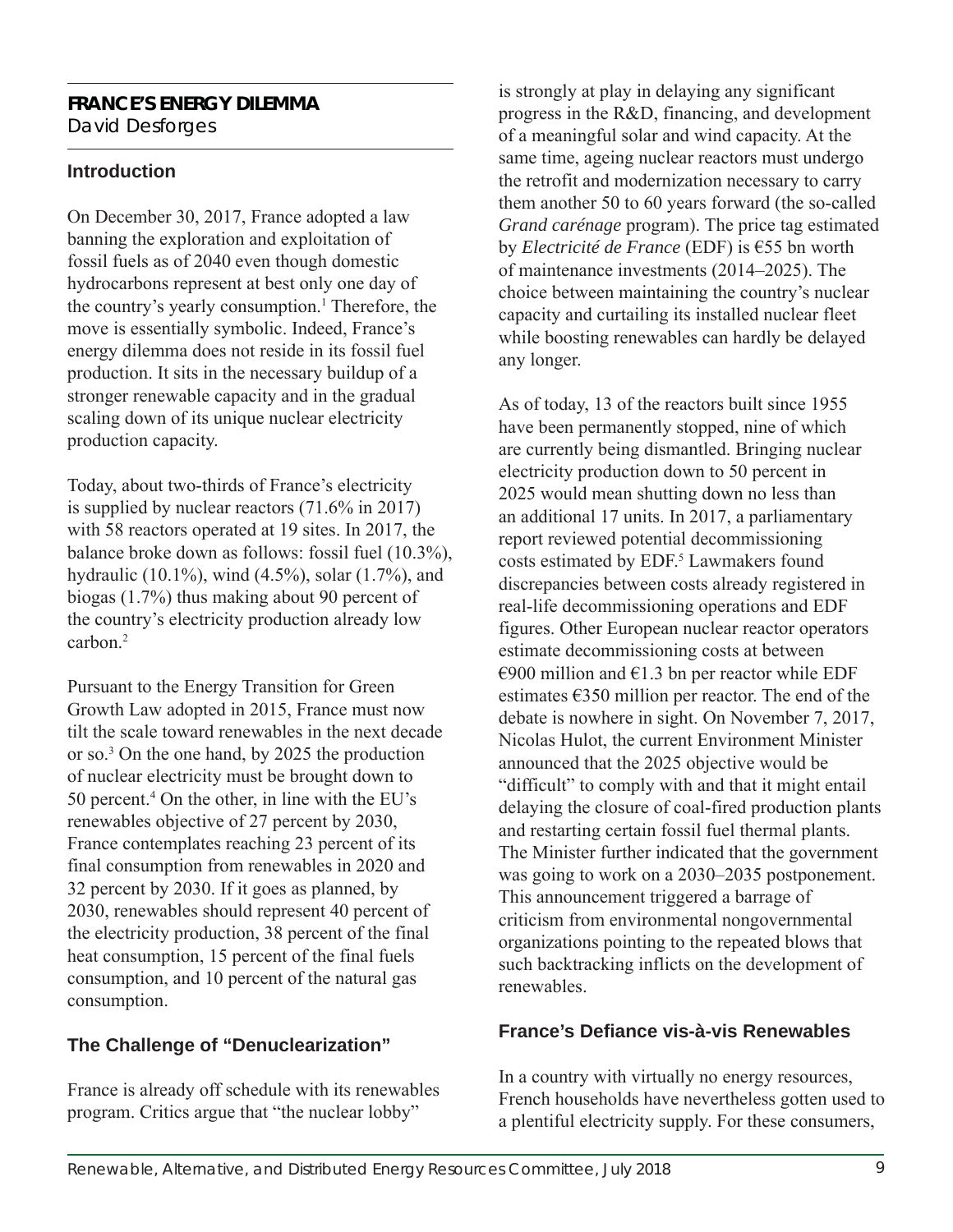the average cost per kilowatt is about half that of their German neighbors ( $\epsilon$ 0.171 vs.  $\epsilon$ 0.298 in 2016), while industrial consumers pay about the same price (€0.089 vs. €0.094).

However, the formation of the price for a portion of the electricity supply in France is far from being market driven. Indeed, residential and small business consumers (a mere 26.5 million households and 3.3 million small businesses representing 82 percent of the whole segment of such consumers) still benefit from the socalled EDF blue rate (*Tarif Bleu*). This tariff is administered by the government, which maintains it at artificially low levels based on social considerations. While access to energy for vulnerable low-income customers is now secured via ad hoc schemes, it will become increasingly difficult to uphold the blue rate which is further incompatible with EU competition principles.

The tariff situation and the relatively low price of the nuclear MWh ( $\epsilon$ 59.6 in 2013) are consistent with the limited development of an affordable renewables offer. The difficult balance between the need to develop renewables and the presence of such a massive nuclear electricity production tool is illustrated by the steady increase of the blue rate over the last 15 years. On the one hand, this increase is due to the passing on to the consumer of the cost of modernization of nuclear power plants. On the other, since 2003, it reflects the gradual increase in the so-called Contribution to the Public Service of Energy fee (CSPE) levied on each electricity bill which finances the development of renewables (an estimated  $\epsilon$ 100 per capita/year).

From a marketing perspective, conscious of a more ethical and greener demand, existing operators have diversified the range of options for green electricity while mounting competition now presents a range of offers (including green electricity) at tariffs 3 to 15 percent lower than EDF's.

Yet, compared with Germany in particular, renewables have somewhat remained anecdotal in France. In 2016, renewable sources secured only 19.6 percent of France's electricity consumption (4.3% wind, 1.7% solar, and 12.2% hydro) while France is easily outranked by its neighbors: Spain 38.7 percent, Germany 33.8 percent, and Italy 33.4 percent. Germany has an installed wind capacity of 50 GW and solar capacity of 40 GW while France's capacities from these sources are, respectively, 11.7 GW and 6.8 GW. With 360,000 installations and longer sunlight hours annually, France stands behind the UK, which has 900,000 installations representing 11 GW. In 2016, France's renewablesconnected load even stagnated at its 2010 level.

France's weak development of renewable energy capacity is the combined result of poor tax incentives, burdensome administrative procedures, and legislative uncertainties. For the country to meet its target of 32 percent renewables in 2030, it would need to install an additional 14,000 wind turbines while only 5000 are in operation today. France still has no offshore wind turbine despite its 4700-kilometer coastline, one of Europe's longest. The development of onshore wind turbines continues to be hampered by military and civil aviation obstacles while 70 percent of the permits are crippled by legal action. The development of a wind farm in France requires 7 to 9 years contrasted with 3 to 4 years in Germany. Solar projects suffer too. In the 0–9 kWp segment, the installation of roof-mounted residential installations dropped from 28,900 in 2012 to 14,500 units in 2015. The decline is attributable to decreasing repurchase prices since 2011, the removal of these installations from a tax credit scheme in 2013 and, sadly, to massive sales of defective equipment on the market that discouraged homeowners from solar installations.

#### **A Government Plan to Boost Renewables**

The government announced in early January 2018 a package of measures designed to boost the development of renewables. The plan vows to simplify procedures, increase production, and foster innovation to accelerate the energy transition.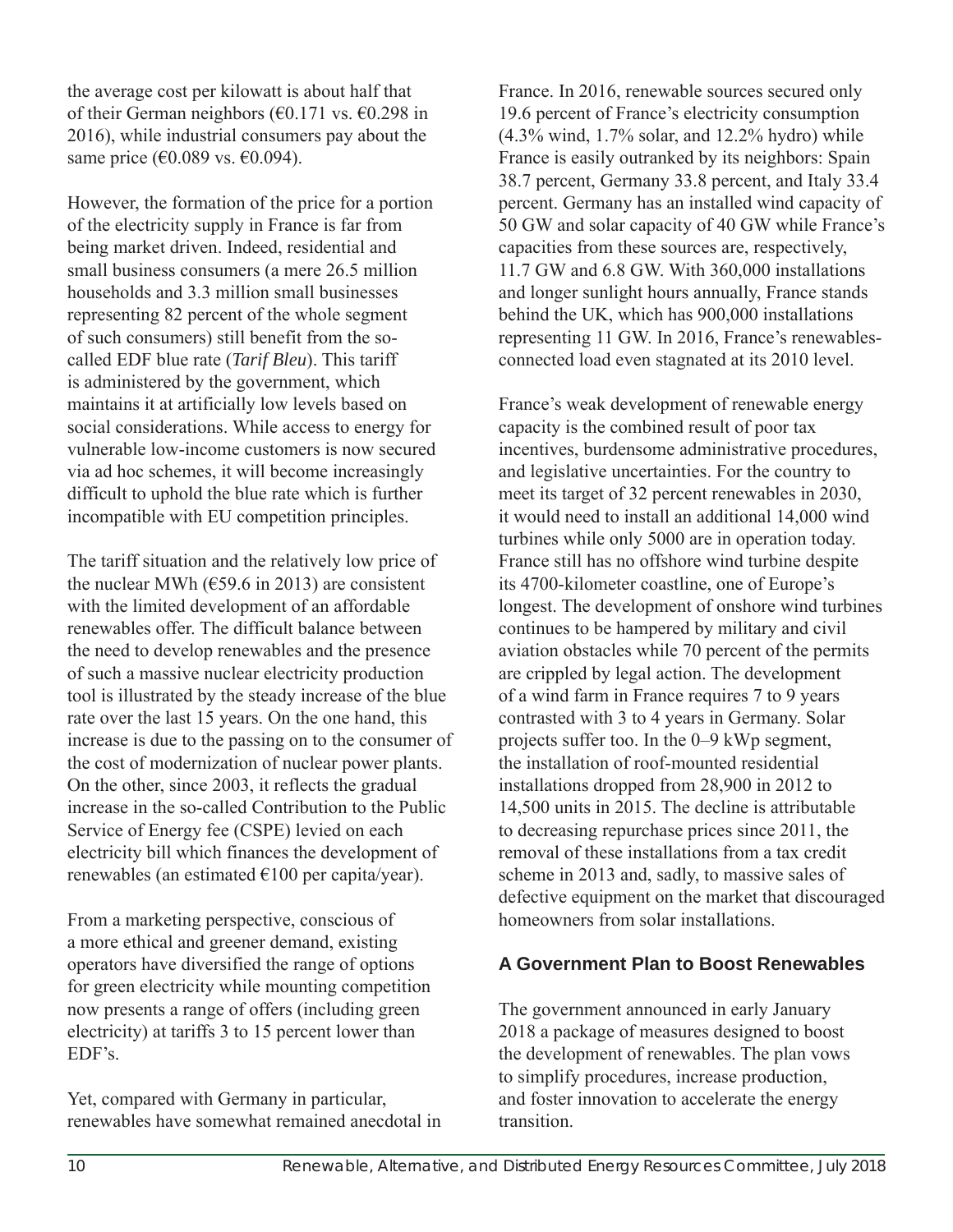Major simplification measures are contemplated for offshore wind farms. "Envelope permits" will be created to allow projects to evolve and be modified within defined limits in terms of installation and connection to the grid (as the current permit system is too rigid to allow departures from the original submission). Earlier and improved public consultation procedures will be enforced to secure greater project awareness and social acceptability. The legal framework governing the connection of these projects to the grid will be adapted to anticipate the connection and limit risks of delays that too often hamper the financing of offshore wind projects today.

Developing the production of solar electricity is a key item of the plan. With more competitive production costs, the share of solar in France's energy mix is expected to increase. Ambitious targets have been set for 2023: 18.2 to 20.2 GW of installed capacity (vs. only 7.7 GW as of Sept. 30, 2017, up 0.9 GW from the end of 2016). In the context of the Multiannual Energy Plan (*Programmation Pluriannuelle de l'Energie* or PPE), a nationwide energy investments scheduling tool, the Energy Regulation Commission launches tenders for the installation of renewable projects.<sup>6</sup> Hence, to achieve the above target, one of the measures will include boosting the volume of such tenders from 1.5 to 2.5 GW per year. This increase was already in place for the March 2018 tender for building-mounted PVs (200 MW) and will apply to the June 2018 tender for ground solar farms. In parallel, the average repurchase price of electricity continued to drop to  $E85/MWh$  during the third tender period that closed on December 1, 2017 (9% less than the second period that closed on Sept. 1, 2017).

In the meantime, efforts are, for example, being made to promote the self-use of electricity generated by PVs (building-mounted installations with an installed capacity of up to 100 kWp. In this respect, a Ministerial Order of May 9, 2017, sets repurchase tariffs for 20-year contracts in cases where one's PV production is injected in full on the grid.7 For PVs where production is in-part self-used with surplus injected on the grid, producers are

eligible for premiums paid over a five-year period. Some positive results have already been recorded. The self-use market has moved upward: 8000 projects in 2016 and 6000 during the first half-year of 2017 alone.

Promoting innovation is the last leg of the plan. R&D programs in the renewables sector will receive financial support from the *Programme des investissements d'avenir* (government's Invest in the Future Program). In December 2017, the government also launched an Innovation Contest dedicated to innovative projects initiated by medium-sized businesses. This contest is organized in the framework of a larger  $E$ 57-billion investment plan announced in 2017, which prioritizes carbon neutrality and competitiveness through innovation. Finally, on February 9, 2018, a call for proposals was also launched by the French Environment and Energy Management Agency (ADEME) for eight demonstrations in the field of renewables, which should receive €300 million worth of financial support in 2018 and 2019.

# **Conclusion**

Aware of France's untenable 2025, 50 percent denuclearization objective, the then-candidate Macron was cautious enough to avoid advocating for the objective during his 2017 bid for the presidency. Since March 2018, the official PPE public debate has shifted to defining the objectives of the country's energy policy for 2018–2023 and 2024–2028. Decisions on whether to close or extend the operating permits of certain nuclear reactors beyond their fourth ten-year inspection should be based on the priorities of ensuring the security of supply, reducing the consumption of electricity, the development of renewable energies, and the findings of the Nuclear Safety Authority. According to the various scenarios envisaged, the reduction in annual nuclear energy generation by 2023 will range between 10 and 65 Terawatt Hours (TWh) (out of a 2017 production of 379 TWh). With Europe's growth back on track at last after sluggish years, chances are the government will err on the safe side and not hasten the move toward